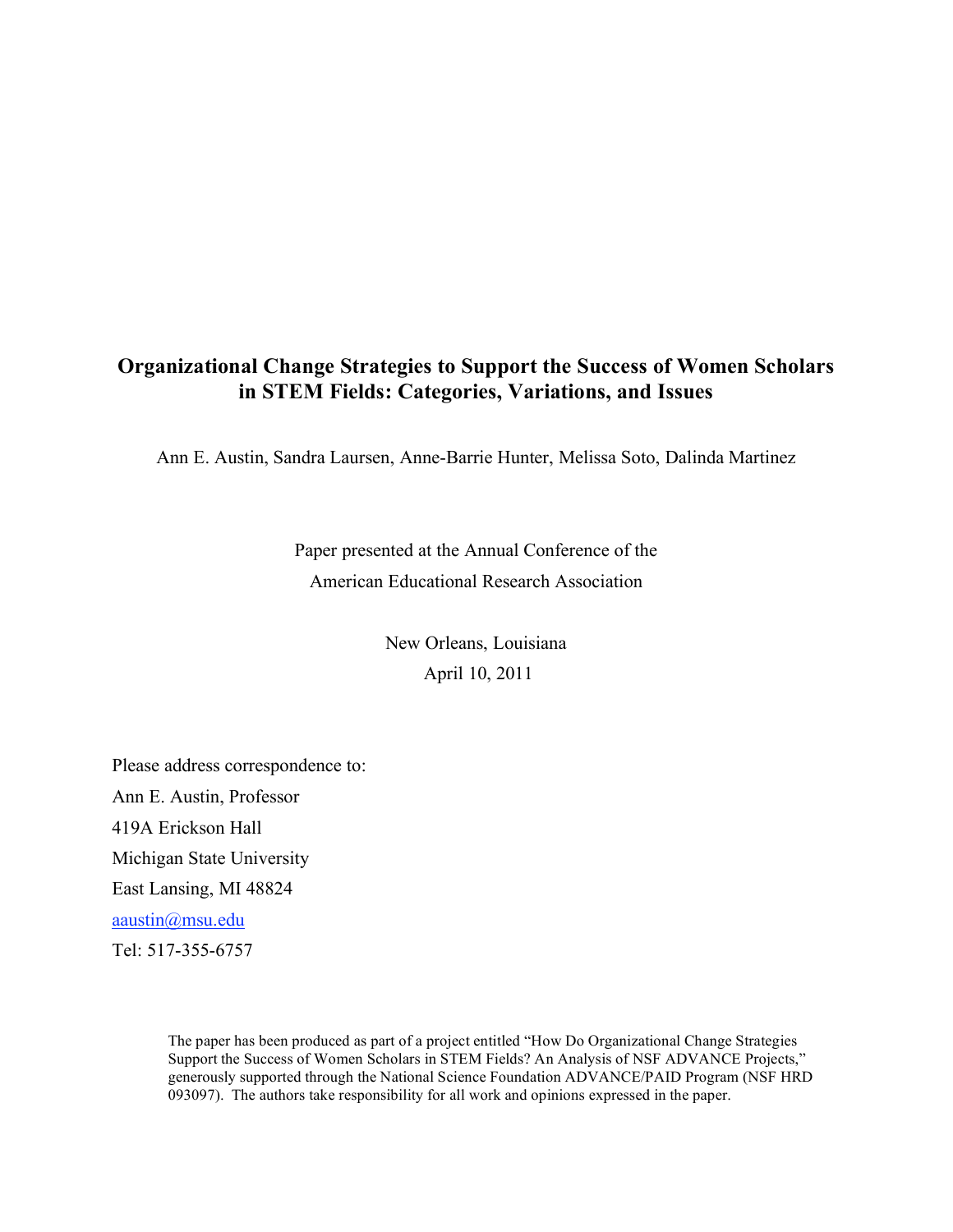# **Organizational Change Strategies to Support the Success of Women Scholars in STEM Fields: Categories, Variations, and Issues**

Ann E. Austin, Sandra Laursen, Anne-Barrie Hunter, Melissa Soto, Dalinda Martinez

**Abstract**: Relative to fields such as medicine and law, women have remained persistently underrepresented in science, technology, engineering and mathematics (STEM) in higher education. The National Science Foundation's ADVANCE Program seeks to catalyze systemic and organizational approaches to change that will enhance women's participation and leadership in STEM. This paper examines the change strategies selected by nineteen institutions that were awarded ADVANCE Institutional Transformation grants in 2001-2004. Our analysis reveals patterns but also significant variation in the range of ways in which strategic approaches are conceptualized and implemented. Future research will examine how these strategies and their variations depend on the institution's context.

**Note:** This paper has been written based on work conducted through a National Science Foundation Grant (NSF# HRD 0930097). As the authors, while we are grateful for the support to conduct the study, we accept all responsibility for the content of the paper.

The nation and world face daunting challenges that necessitate the expertise, insight, wisdom, and creativity of many individuals in science, mathematics, and engineering. Yet higher education institutions—where much scientific and engineering work is done, and where the next generation of scientists, engineers, and faculty members is prepared—continue to grapple with the underrepresentation of women in STEM fields (science, technology, engineering, and mathematics). While women's representation in STEM is improving, this development is slow and not consistent across fields (DeWelde, Laursen, & Thiry, 2007). For example, the proportion of women with Ph.D.s is almost equal to that of men in the life sciences, agriculture, chemistry and geosciences, while underrepresentation of women is more problematic in physics, computer science, and engineering. In mathematics, women earn just 27% of the doctorates, despite receiving almost half of the bachelor's degrees awarded in the field (NSF, 2007). While the pool of Ph.D.-holding women constrains the representation of women on STEM faculties, the gender disparities continue to increase at the faculty level: Women constitute 36% of all faculty members, but only 22% of the faculty in the physical and related sciences, and 9% in engineering (NSF, 2003, p. 266). In engineering, mathematics and statistics, earth sciences, chemistry, physics, and astronomy, women constitute only 5% of full professors and 4.2% of department chairs (Niemeier & Gonzales, 2004).

Initial hiring is not the only problem (Marschke et al. 2007). Women who pursue graduate education and take faculty positions in STEM fields face continuing challenges: a climate that is often experienced as chilly or unwelcoming; overt as well as subtle harassment; exclusion from opportunities to collaborate and to take leadership roles; expectations of a single-minded focus on work; the need to meet significant tenure expectations that often coincide with child-bearing years; and prejudice against scholars who delay entering the academic workplace (Bystydzienski & Bird, 2006; Committee on Maximizing Potential, 2007; MIT, 1999; Rosser, 2004). The negative climate generated by these factors leads a number of female faculty in STEM fields to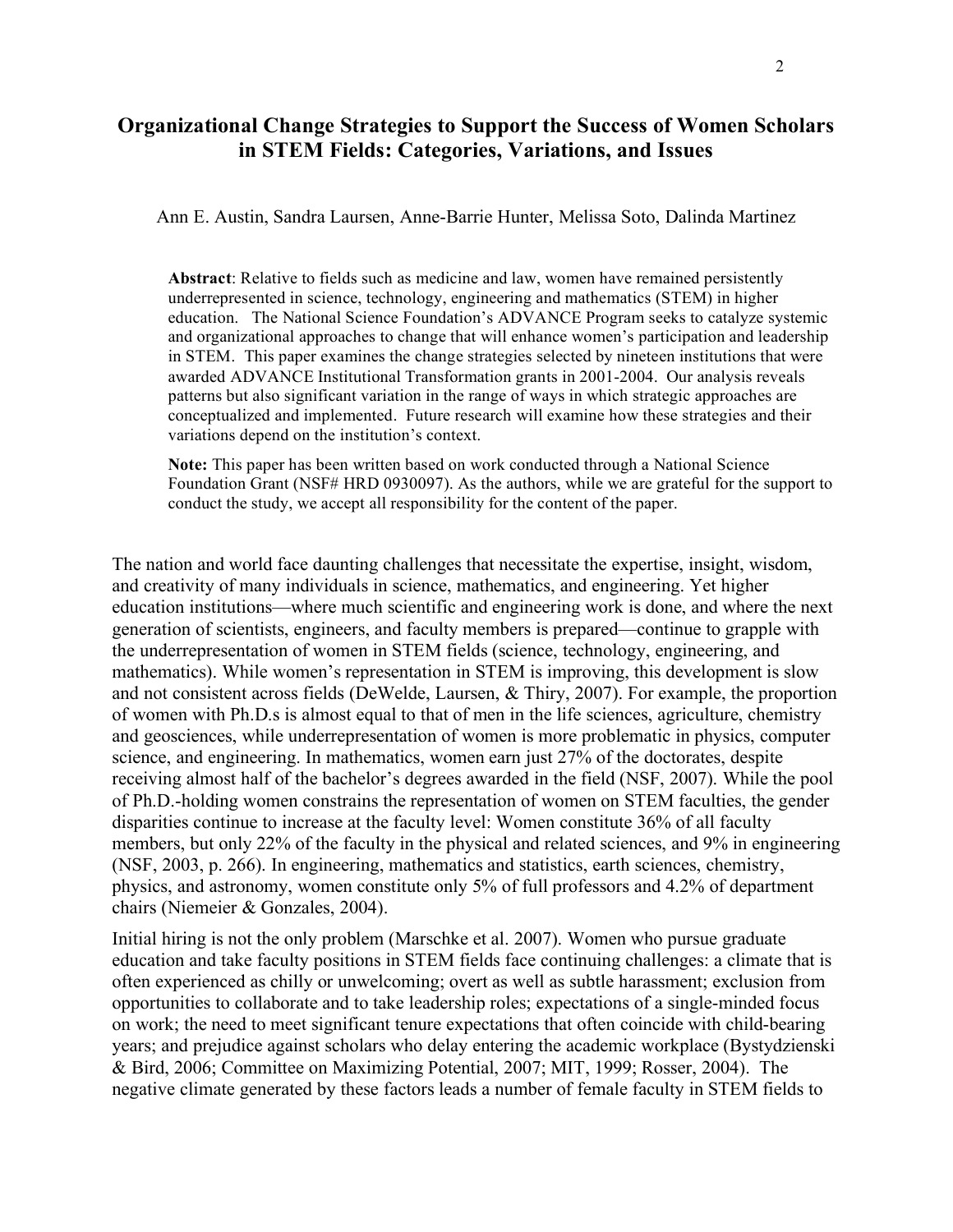leave academe (Rosser, 2004). Others remain but report lower job satisfaction as they manage these challenges on a daily basis (Bilimoria, et al., 2006; Callister, 2006). These challenges and issues have an impact on the talent pool and pipeline of scientists available to address societal problems. Furthermore, since current faculty serve as role models for potential future faculty, the availability of female faculty influences the choices of young female scholars considering careers in academe. For these various reasons, the country needs to find ways to increase the diversity of the workforce in science and engineering.

For some time, strategies to address these concerns focused on "fitting women into existing science and engineering departments, program, and laboratories" (Bystydzienski & Bird, 2006, p. 3). In more recent years, however, awareness has increased of systemic and organizational factors that thwart the success of women in STEM fields (Wylie, Jakobsen, & Fosado, 2007). In response to the concerns about underrepresentation of women in STEM fields, the National Science Foundation launched its ADVANCE Program, seeking to "catalyze change that will transform academic environments in ways that enhance participation and advancement of women in science and engineering" (NSF, 2001). Since 2003, the NSF ADVANCE Program has supported universities in their implementation of projects to increase the recruitment, retention, and success of women in STEM fields.

This paper draws on the first year of work on a three-year project, funded by a National Science Foundation ADVANCE PAID grant, in which our research team is taking a cross-institutional, analytical, and synthetic approach to learning about the organizational strategic approaches and best practices that support the success of women scholars in STEM fields. The three-year project is focused particularly on how organizational characteristics relate to transformation processes that is, how specific strategies work within specific contexts.

The overall study addresses this question: *What has been learned about the effectiveness and long-term viability of organizational change efforts to create institutional environments that are conducive to the success of women scholars, particularly in STEM fields?* The sub-questions are:

- a) What strategies and processes have worked well (and which have not) in creating institutional environments that are conducive to the success of women scholars, especially in STEM fields? Have some strategies worked particularly well in regard to specific goals?
- b) Why have these strategies and processes worked well? Why did some not work well?
- c) How does a university's organizational culture and other institutional characteristics relate to the initial choice and ultimate effectiveness of the strategies and processes used?
- d) In institutions where change strategies and processes have resulted in significant outcomes in terms of creating environments that are conducive to supporting the career progress of STEM women faculty, what can be learned about effective theories of change and effective strategies and processes? That is, what lessons or "best practices" can be learned from ADVANCE programs that have had an impact?

The first year of research has been devoted to learning about the strategic approaches used by the first nineteen universities that received NSF ADVANCE Institutional Transformation (IT) grants in 2001-2004 to create institutional environments conducive to the success of women in STEM fields. The research in subsequent years will examine more closely how institutional contextual characteristics relate to the choice and effectiveness of various strategic approaches. Drawing on the first year's work, this paper uses an organizational systems perspective to identify and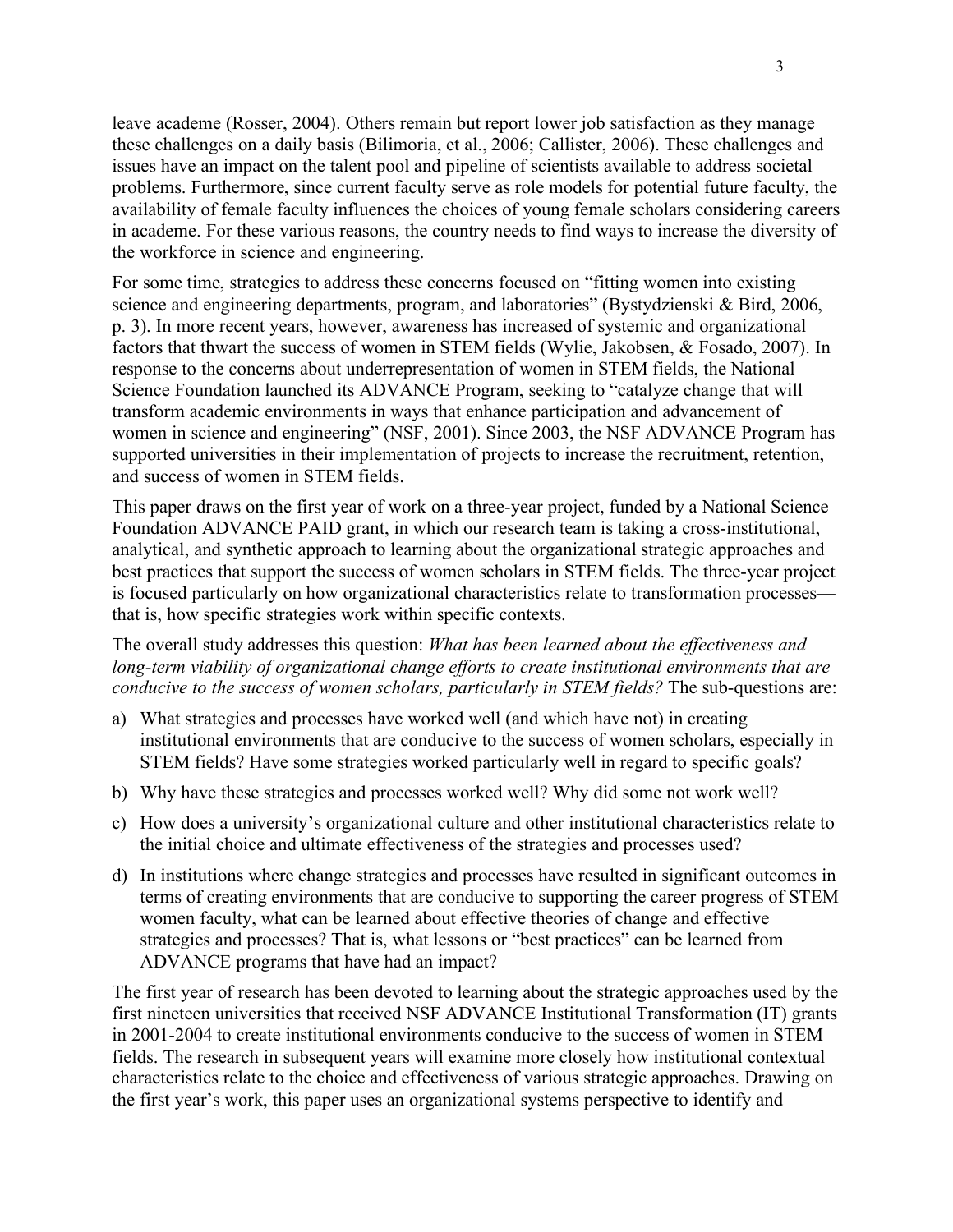categorize the types of strategic approaches used at these nineteen institutions. Second, we are interested in the different ways in which institutions can conceptualize and implement particular strategic approaches, depending on specific institutional contexts, needs, and goals. Thus, this paper highlights two of the many strategic approaches used by various institutions, using them as exemplars to emphasize that an overall strategic approach can be used in very different ways. Strategic approaches need to be understood within specific contexts. Third, the paper briefly outlines some working hypotheses and lessons emerging from the research on strategic approaches to creating environments conducive to the success of women scholars in STEM fields.

#### **Review of Related Literature**

Several years after the early rounds of ADVANCE Institutional Transformation awards, publications are providing insights about the processes used and outcomes of ADVANCE grants across institutions. Two recent books contribute to knowledge of institutional strategies to improve the representation and experience of female STEM faculty. These volumes are very useful contributions that offer readers a range of ideas, but they were not designed as systematic, comprehensive, and comparative studies of the change strategies used across all ADVANCE institutions in the first two rounds of awards. Bystydzienski and Bird's edited book *Removing Barriers: Women in Academic Science, Technology, Engineering, and Mathematics* (2006) discusses reasons for underrepresentation of women in STEM fields, problems female scholars encounter, and barriers to their progress, and offers suggestions for addressing the barriers. Among other remedies, the chapter authors call for more collaborative and relationally-oriented departments, more family-friendly policies, flexible options for how faculty work is organized, mentoring opportunities, and more attention to graduate student experiences.

Collectively, the chapters in Stewart, Malley, and LaVaque-Manty's *Transforming Science and Engineering: Advancing Academic Women* (2007) offer an overview of key elements and principles guiding intervention strategies used at various institutions. This book provides examples from a number of ADVANCE institutions, but does not take a systematic or crossinstitutional analytical approach. Sturm (2007) takes a more process-oriented view with her close analysis of a particular leadership strategy, but her analysis is restricted to a single institution.

Papers by Bilimoria, Joy, and Liang (2008) and by Fox (2008) have offered categorizations of activities used in ADVANCE IT grants. Bilimoria and coauthors (2008) view some activities as addressing key transition points in the career trajectories of women STEM faculty: activities to increase the number of women who pursue advanced STEM education and academic careers; those to promote their recruitment as university faculty; and those to enhance their success in achieving tenure, promotion, and advancement to leadership positions. Other activities address the climate in which women faculty work by building awareness and changing practices of male colleagues as individuals, within departments and workplaces, and across institutions at large. Fox (2008) groups activities by the institutional level at which they operate: institutional structures, faculty composition, internal networks, and external support. More process-oriented analyses of particular institutional cases by Sturm (2006, 2007) and Plummer (2006) suggest the importance of particular types of leadership roles and communications styles. While these prior analyses are helpful input into our three-year study, they do not yield the detailed insights into the "hows" and "whys" of institutional transformation that our overall study seeks. In fact, Bilimoria et al, recommend that future research pursue more contextually-focused questions, and Fox (2006) argues that more must be learned about how organizational characteristics relate to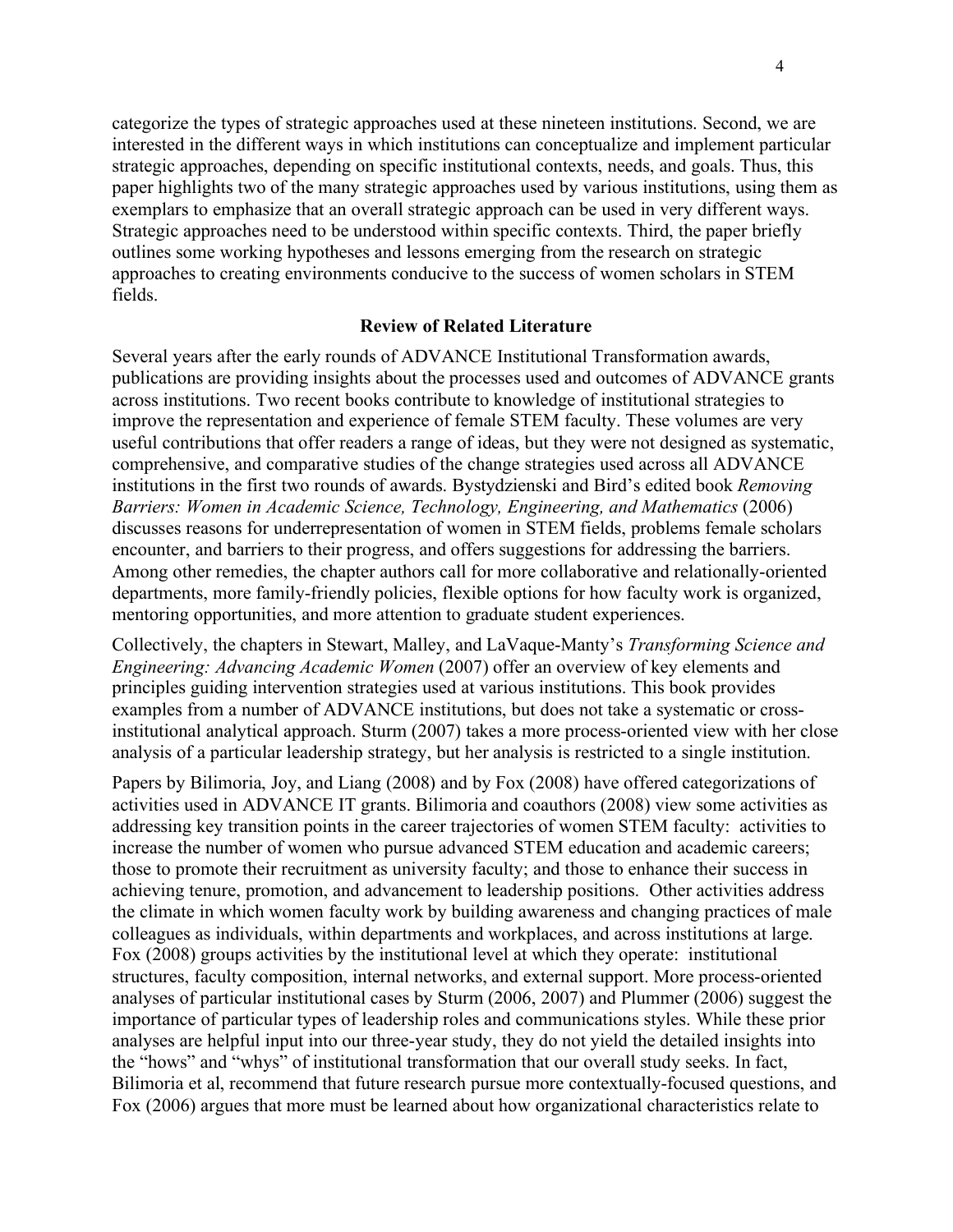transformation processes. Thus, in our three-year study, we seek to learn how specific strategies work within specific contexts.

#### **Theoretical Framework**

This paper is grounded within a systems perspective that recognizes higher education institutions as complex organizations composed of multiple, loosely coupled, interconnected sub-systems (Birnbaum, 1988; Bolman & Deal, 1991; Cohen & March, 1991; Weick, 1976). A systems approach has led scholars studying organizational change to emphasize that successful change efforts are nonlinear, require multiple levers of change, and benefit from efforts to connect an array of strategies (Eckel, Green, & Hill, 2001; Kezar, 2001; Senge, 1990). Thus, in studying organizations seeking to enhance the success of women scholars in STEM fields, we have not been content to learn only about the major strategic approaches used by organizations to encourage organizational change that benefits women STEM scholars; we also are alert to seek out the multiple and diverse variations of these respective strategies.

Several change models offer useful perspectives for studying higher education institutions. Among the most useful are cultural models (emphasizing the role of values within an organization and the existence of multiple organizational cultures), social cognition models (emphasizing the role of sense-making and interpretation), and political models (recognizing the implications of organized anarchy, shared governance, and the presence of competing goals) Eckel, Green, & Hill, 2001; Kezar, 2001). Recognizing the importance of using several theoretical perspectives to understand organizational processes, Bolman and Deal (1991) offer a multi-frame model of organizational analysis. Their model integrates four main perspectives in organizational theory—structural, human resources, political, and symbolic—and draws on all four perspectives as frames ("lenses that bring the world into focus") (p. 11) through which to understand organizational issues. In this study, we used Bolman and Deal's model to guide our investigation of effective change strategies within specific institutional contexts. Each perspective is explained below.

**Structural Perspective:** The structural perspective recognizes the importance of formal rules, policies, management hierarchies, organizational arrangements, and relationships within organizations. Thus, using this frame has alerted us to strategic approaches that address such issues as the structure of faculty appointments, the organization of faculty work within various units (e.g., within departments, colleges, or across the institution), the rules or guidelines pertaining to who has the opportunity (or who is assigned) to serve on which committees, and the processes of tenure and promotion.

**Human Resources Perspective:** This frame for organizational analysis emphasizes the importance of examining demographics, experiences, needs, and feelings of the people involved in an organization. The human resources perspective has led us to identify strategic approaches that affect faculty work life, faculty roles and professional development, and incentive and reward structures.

**Political Perspective:** The political frame emphasizes issues of power and scarce resources as important elements to note when seeking to understand or analyze organizational issues. Guided by this perspective, for example, we have been alert to how universities use governance processes to affect the culture, climate, and careers of women STEM faculty, the extent and ways (if at all) institutional leaders at various levels have been involved in the change process, the role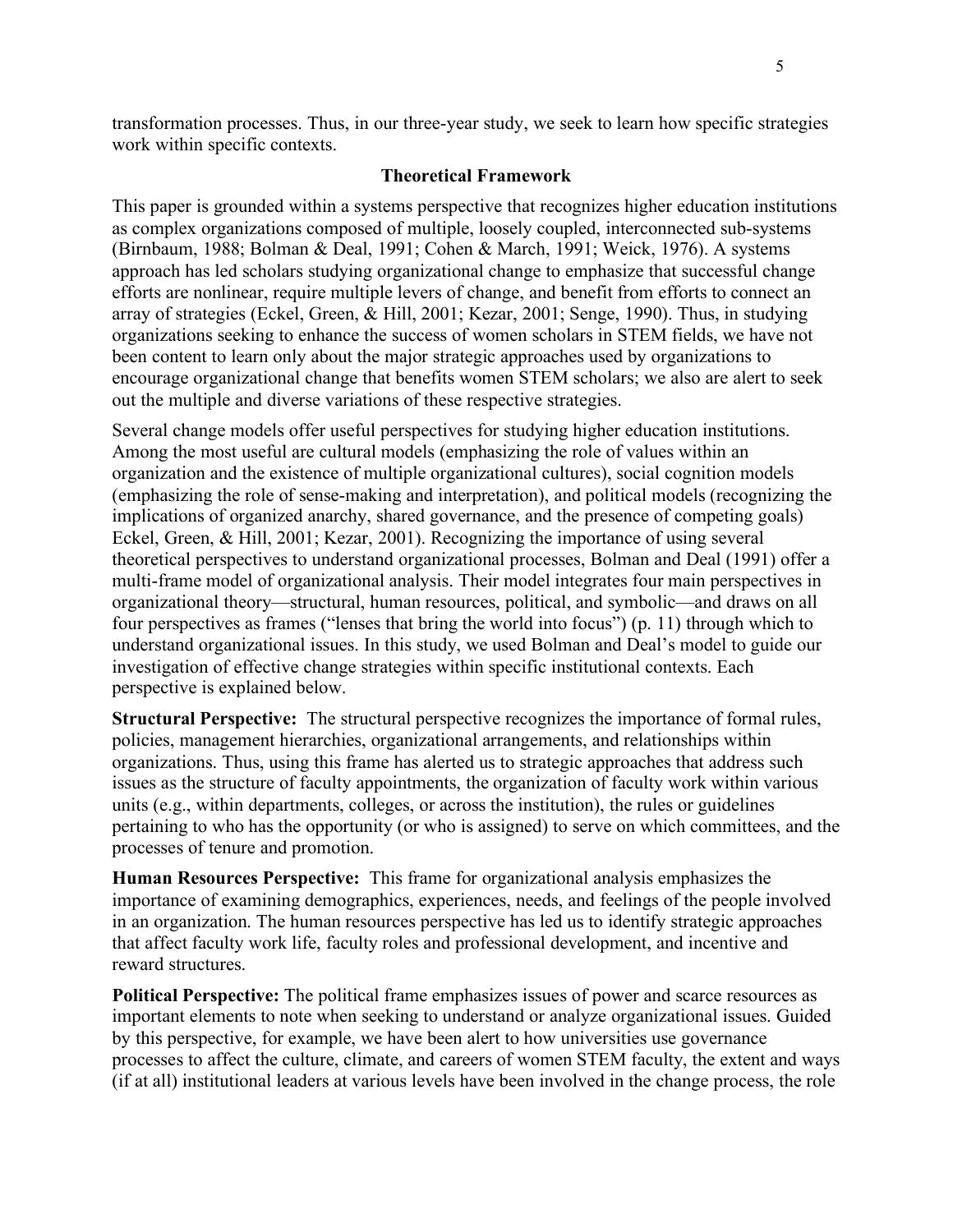of various institutional committees, and the formal as well as informal political strategies utilized by ADVANCE leaders.

**Symbolic Perspective:** The symbolic frame focuses attention on issues of meaning within an organization. Of particular interest from the symbolic perspective are the cultures of an organization, including the rituals, stories, heroes, and myths, and the process through which sense-making occurs within the organization (Eckel, Green, & Hill, 2001). Working within this frame, we have been alert to ways in which universities have used symbolic efforts to enhance the working environment for women faculty and to support their career advancement. For example, symbolic strategic approaches might include efforts of leaders to talk about the institutional culture and climate as it relates to women and the contributions of women faculty, or to convey the institution's commitment to a welcoming and supportive environment for women. Another strategic approach might include the use of symbolic opportunities (e.g., awards, such as distinguished faculty awards or other prestigious awards; research allocations; major institutional events) to highlight institutional commitment to advancing women.

Bolman and Deal's model, while not a theory, suggests frames or lenses through which to examine organizational processes and phenomenon; each frame helps researchers focus on specific aspects of organizational change. In our work, the Bolman and Deal model guided us in examining the extent to which the strategic approaches that fostered environments more conducive to the career progress of STEM women faculty were structural, human resourceoriented, political, or symbolic—as well as how the strategic approaches related to the structural, human resource, political, and symbolic aspects of the institutional context.

In summary, our work is situated within the theory and literature on organizational change and within the small body of existing research on strategies to attract and retain women scholars. Our work builds on this body of research to produce a more detailed analysis of the range of strategies and variations used to create environments that enhance the success of female STEM scholars.

## **Methods and Data Sources**

The study focuses on the nineteen institutions that received National Science Foundation ADVANCE Institutional Transformation (IT) grants in the first two rounds (years 2001-02 and 2003-04). Projects funded in Rounds 1 and 2 have had a number of years to develop, implement, and refine their change strategies. Our mixed-methods approach has included seeking, gathering, and engaging in close content analysis of the project annual reports, final reports (where available), and other relevant documents from each of the original nineteen ADVANCE institutions.

Our research team of four has analyzed documents for each institution, using a rubric to guide coding and categorization. After initial coding by one reader, consistency and inter-rater reliability were addressed through a second reading by a different researcher, followed by further analysis and discussion of each case by the full research team. Following the document review, teams of two researchers interviewed by telephone at least one project leader at each institution to verify the completeness of information the team gathered, to check and revise as needed the interpretation the team reached about the strategies used, and to clarify the context, strategies, and impact at each institution.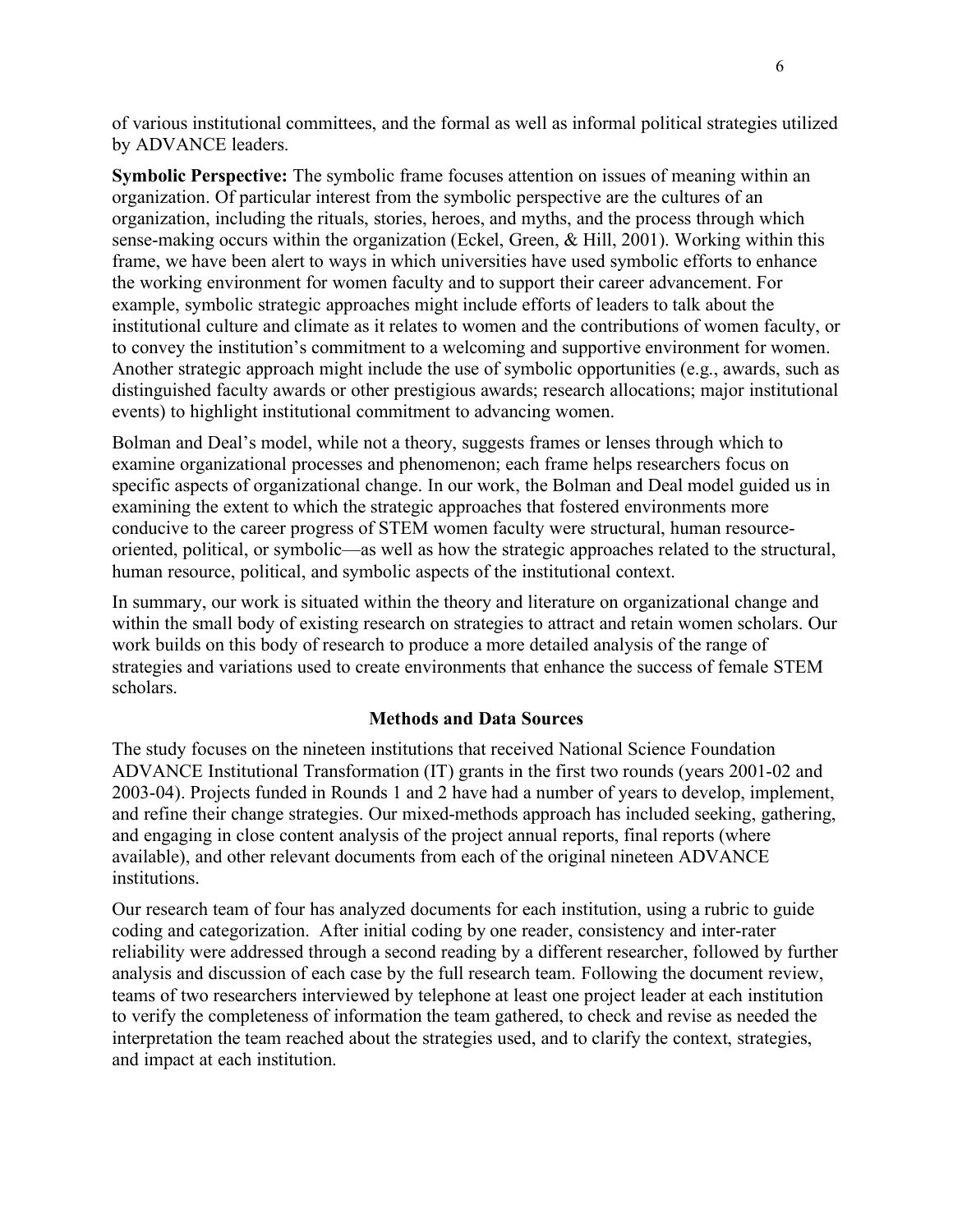Following the document analysis and institutional interviews, the research team wrote a Narrative Summary of the ADVANCE Project at each of the 19 institutions, with attention to leadership, key elements in their overall approach to fostering institutional change, relevant elements in their institutional context, the scope of the project, project elements, outcomes, and research team observations. Additionally, the Research Team created a Change Strategy Grid to highlight, by institution, the strategic approaches used to enhance the success of women.

We are currently in the midst of analyzing the variation within each strategic approach in terms of purpose, target audience, and elements of the strategy. The research to date was reviewed favorably in December, 2010, by an Advisory Board of eight well-known scholars and institutional leaders whose expertise, as a group, included both research and practice on issues for women in higher education and in STEM fields specifically, and on organizational change in higher education.

## **Analysis and Results**

In this section we discuss the results of our analysis of the strategic approaches used by universities awarded ADVANCE grants to foster organizational change. We also highlight two strategic approaches to provide examples of the variations that are possible within any given approach.

## **Strategic Approaches Categorized within Organizational Frames**

The strategic approaches used by ADVANCE institutions can be categorized in various ways. Bolman and Deal's framework draws attention to the different purposes various strategic approaches can play in an effort to change the environment for women within a university. Here we summarize types of strategic approaches within each frame—structural, human resources, political, and symbolic. Some strategic approaches could reasonably be listed under another category; the categories are intended primarily as a way to organize the strategic approaches that institutions are using and to stimulate thinking about the possible ways to move forward organizational change, not to serve as a rigid or mutually exclusive labeling device. Furthermore, the list presented is extensive, but additional strategic approaches may become apparent as the three-year study continues. Each type of strategic approach can be conceptualized and implemented in various different ways, as illustrated in the next section.

#### **Structural Strategic Approaches**

Structural strategic approaches emphasize identifying and improving formal policies and organizational arrangements. Three structural strategies are identified in the analysis to date:

- Analysis, creation, revision, and tracking of tenure and promotion policies: These efforts typically involve reviewing and revising policies to make them more transparent and flexible. Some institutions also created new policies pertaining to tenure and promotion, such as Tenure Clock Extension Policies.
- Analysis, creation, revision, and tracking of policies related to work/life issues: These efforts usually pertain to consideration, creation, or modification of various work/life policies. Such policies may relate to such issues as modified duties related to personal or family needs, parental or family leave, and/or dual career hires.
- Tools and training related to recruitment, retention, and support for women faculty: Some ADVANCE institutions have developed tool kits and training materials for department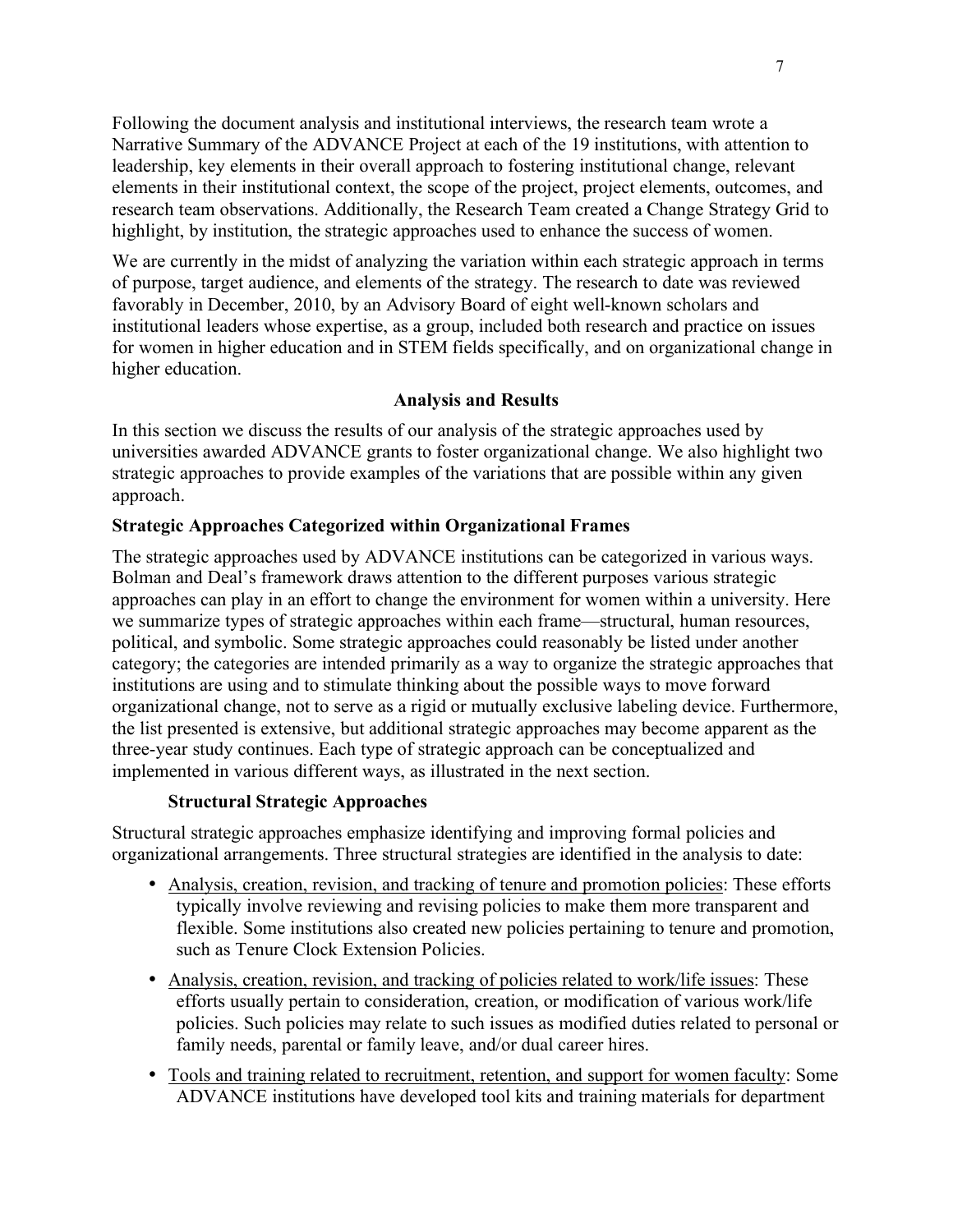chairs or search committees pertaining to best practices in recruitment or best practices in retention.

## **Human Resource Strategic Approaches**

Strategic approaches that are situated within a human resources perspective address the demographics, experiences, needs, and aspirations of the faculty members.

- Pipeline Professional Development: Workshops that address faculty's professional needs at specific points in their career are fairly popular at ADVANCE institutions. Typical targets are faculty members at early career (as they are striving to achieve tenure) and mid-career (who are balancing multiple responsibilities and interested in achieving promotion). The rationale for these workshops is to provide faculty members with the information and tools they need to progress successfully from one rank to another.
- Mentoring and Coaching Programs: Providing mentoring or coaching for early and midcareer faculty is also a common strategic approach. These programs can take a variety of forms, including individual consultants who work individually with female scholars preparing for promotion, group mentoring arrangements, and meetings to provide clarity about job expectations or tenure and promotion processes. This strategic approach may also include the preparation of handbooks to guide mentors and specific training sessions to prepare mentors for their roles.
- Professional Development Skill Workshops: ADVANCE institutions often provide workshops to faculty with the purpose of developing specific skills (e.g., writing and research, negotiation, conflict resolution).
- Career and Life Stage-Oriented Grants or Funding: These strategic approaches recognize the specific challenges that confront faculty members at critical points in their careers or life experiences. Some universities offer funding to top off start-up packages to ensure that female STEM faculty members are well-supported as they enter the institution and start their research programs. Other forms of this strategic approach includes grants for mid-career faculty to help them complete work necessary for promotion to full professor, and funding to help faculty members at various career stages to continue or resume their work in the face of time demands from personal circumstances (e.g., the birth or addition of a new family member, personal or family-related ill health). Support for released time, travel funding, and research activity may be part of career and life stage-oriented grants.
- Networking and Support Groups: Some institutions offer opportunities for women faculty to connect with others who have similar interests, questions, or career challenges, and/or with more senior colleagues. These opportunities are less formal and structured than mentoring and coaching programs. Lunches, social hours, and support groups for pregnant faculty are examples of this strategic approach.
- Support for Personal Needs: Efforts to help faculty members care for young children are part of the strategic approach of some universities. These efforts may include establishing committees to compile and distribute information about child care options, arranging for child care services on campus, and/or providing private lactation facilities for faculty who are nursing mothers.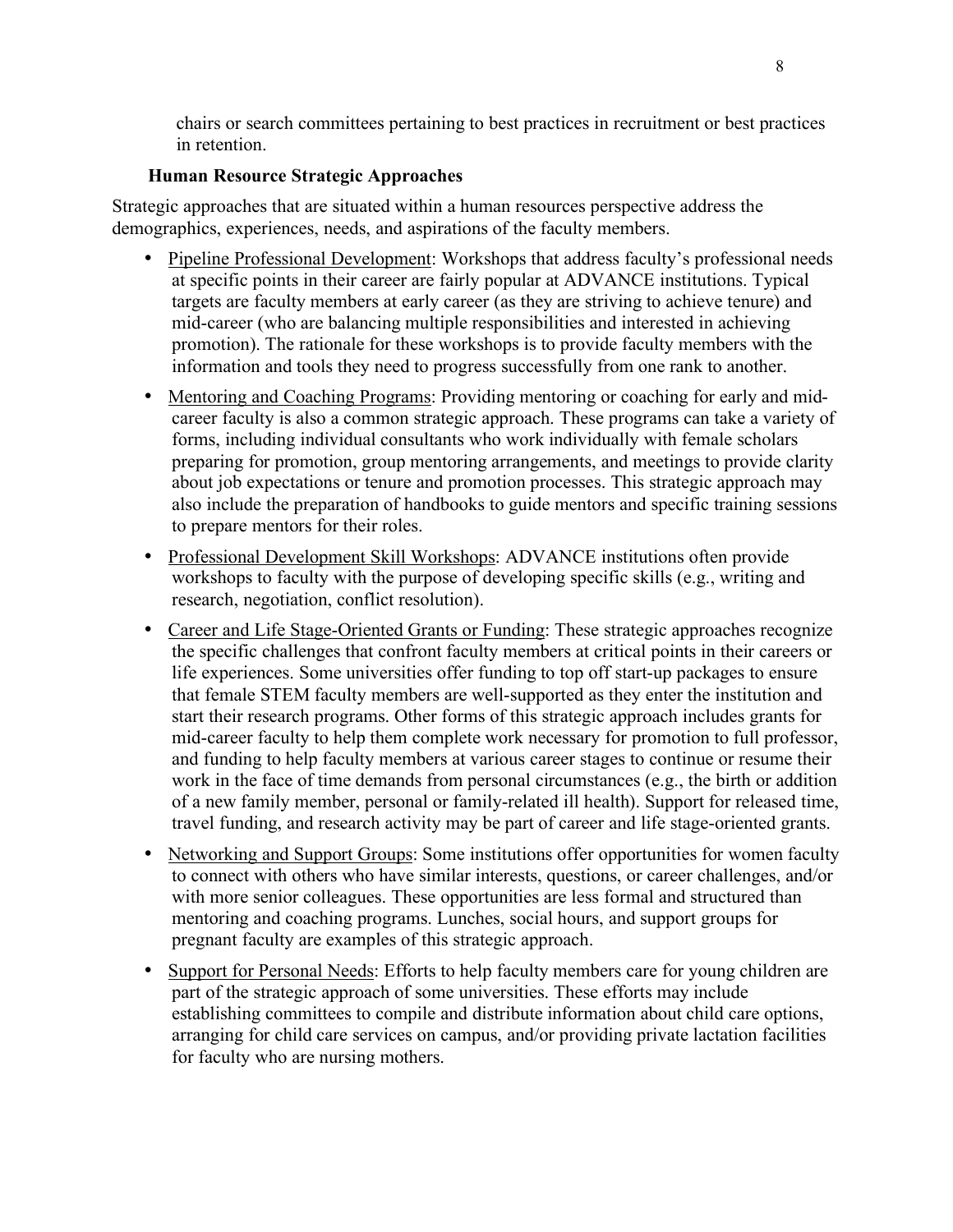#### **Political Strategic Approaches**

Strategic approaches in this conceptual category emphasize issues of leadership, power, and resource allocation and how these issues can be deployed in support of the intended change.

- Leadership Development for Deans, Department Chairs, and Committee Chairs: A number of ADVANCE institutions recognize the important roles played by deans, department chairs, and committee chairs (e.g. search, tenure and promotion committees) in impacting the recruitment and retention, as well as the lives, work, and career progress, of faculty members. Thus, leadership development is a fairly common strategic approach. This approach includes seminars for new department chairs, professional development workshops for department chairs on issues of equity, bias, and diversity, workshops targeted to search committee chairs, and coaching and regularly scheduled retreats for department chairs.
- College-Level Equity Advisors: Some universities have focused on colleges as locations for strategic intervention. College-Level Equity Advisors typically have responsibility for monitoring recruitment and promotion processes within the departments in the college, ensuring that mentoring is provided to early career faculty, and bringing attention to issues of concern that could interfere with the recruitment and retention of women colleagues.
- Institution-Level Policy or Action Committees: Such committees sometimes receive a name such as Commission on the Status of Women or Committee on Gender Equity Issues. They often gather and disseminate data, bring issues to the attention of senior administrators or the campus as a whole, and sometimes take a lead on educating campus stakeholders about equity and diversity issues.
- Institutional Data-Gathering and Dissemination: Many ADVANCE institutions intentionally develop or expand a plan for gathering and disseminating data relevant to the recruitment and retention of women STEM faculty (or women faculty more broadly). Climate studies are a popular strategy for providing baseline data to frame campus-wide discussion and to use as a benchmark against which change can be measured.

## **Symbolic Strategic Approaches**

Symbolic approaches to fostering organizational change emphasize issues of meaning in the organization.

- Publicity and Communication: Publicity provides information but it also plays the symbolic roles of attracting attention, bringing an issue into the minds of members of an organizational community, and signaling issues of value and importance to the community. Websites, podcasts, printed materials, speeches and comments from senior leaders can play a strong symbolic role, emphasizing the importance of a culture that supports the success and advancement of women colleagues in STEM fields.
- Awards: A number of ADVANCE institutions use leadership awards to honor women in the community. These awards carry a symbolic message throughout the institution about the value of the colleague being honored, and the leadership and other important roles played by women in the institution.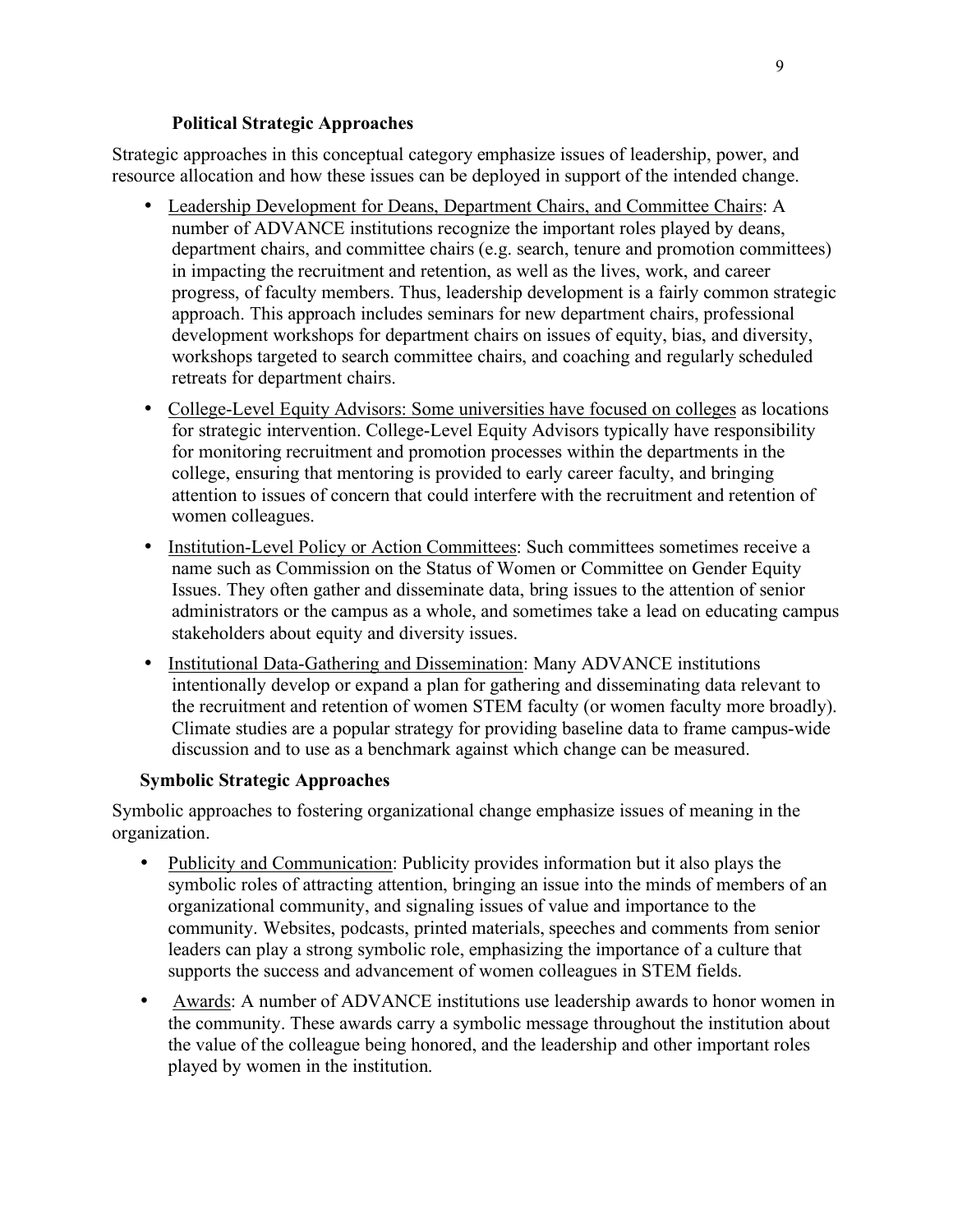- Events: Some institutions use major on-campus conferences and symposia as avenues for symbolically highlighting the importance of diversity and inclusion or raising concerns about bias, as well as for disseminating information and fostering networks.
- Visiting and In-House Scholars: A number of ADVANCE institutions use visiting scholars are part of a human resource strategic approach. The visiting scholars are often asked to interact with or mentor early career STEM faculty. At the same time, the presence of distinguished visiting scholars on campus can also be a symbolic strategy, showcasing talented and accomplished female colleagues as a way to encourage earlycareer STEM faculty and to remind senior administrators of the importance of supporting institutional colleagues so they too can be successful.

# **Variations within Individual Strategic Approaches**

Information on the range of strategic approaches being used at ADVANCE universities to encourage the recruitment, retention, and success of women in STEM fields provides other institutions with ideas that may be useful in their own circumstances. However, strategic approaches can be conceptualized, developed, and implemented in a variety of ways. Our threeyear study is motivated by an interest in how effective strategic approaches relate to institutional contexts. Given this interest, which we believe will lead to findings that deepen knowledge about institutional transformation to advance women scholars, we are now examining each of the strategic approaches highlighted in this paper more closely. We seek to understand the variations in purpose, models, audience, and affordances and limitations associated with each strategic approach, and to identify questions that an institution considering the use of a particular strategic approach would find useful to consider within its own context.

Here we highlight two of the human resource strategic approaches to illustrate the nuances and variability within such strategic approaches. Our continuing work in the coming year involves similarly close analysis of each strategic approach as well as case studies at five ADVANCE institutions, where we will study the relationships between strategic approaches taken, their impact, and elements of the institutional context and culture.

## **Example 1: Faculty Professional Development Workshops**

Over half of the Rounds 1 and 2 ADVANCE Institutional Transformation projects offered some form of performance-focused professional development. These workshops or trainings aimed to improve faculty members' ability to effectively and efficiently perform their jobs and to manage the multiple demands on them. However, workshops can vary in a number of ways. For example, the focus of workshops can vary across a range of topics, including specific aspects of faculty research, teaching and service duties, or general skills helpful in conducting these duties (such as professional writing and speaking; managing people, time and money; or negotiation and conflict resolution; or career planning).

The audiences for workshops may vary also. They may focus on female faculty or both men and women. They may be designed for faculty members in specific disciplines or at particular career stages, or, in contrast, for faculty members from a variety of disciplines and career stages. Workshops also may vary in terms of being "one-off" single offerings, or long-term arrangements focused on a steady cohort of participants.

These possibilities mean that using "workshops" as a strategic approach to change requires considering the purposes to be served within the particular context. A design that meets the goals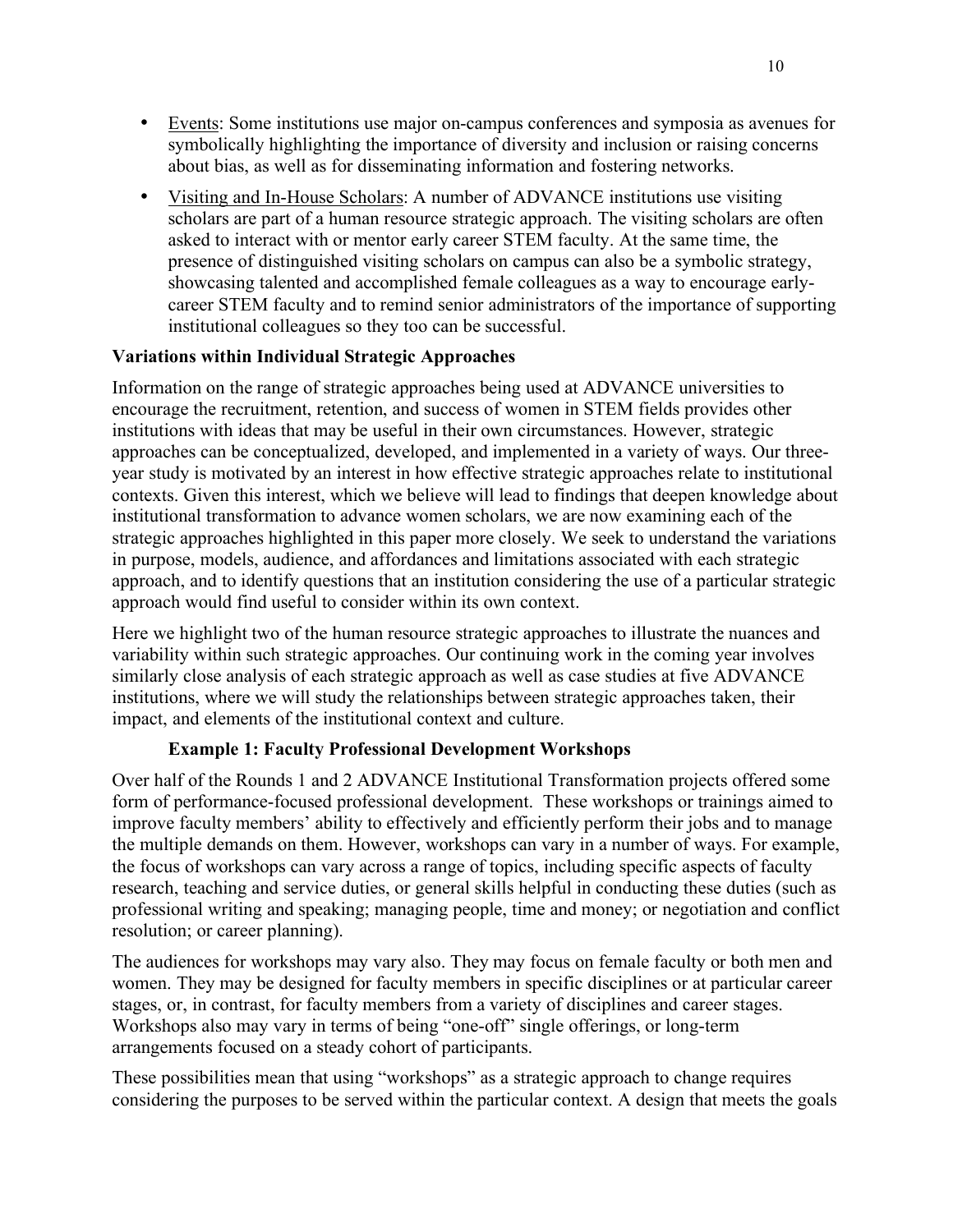and needs in one context will not necessarily be appropriate and effective in another. Choices about design relate to the impact intended. For example, workshops designed to focus on a particular group (such as early career STEM women) can convey a symbolic message to this group that they are valued by the institution. On the other hand, workshops that mix faculty members from across career stages have the advantage of fostering networking across the institution and informal mentoring. As another example, one-off workshops are useful for drawing attention to a sponsoring project such as ADVANCE and attracting the initial interest of attendees pertaining to particular topic, but they do not usually foster deep-level learning; on the other hand, workshops designed for long-term cohort groups are more likely to create deeper collegial connections and foster in-depth learning. Our point is that a strategic approach, such as the use of workshops, offers many variations to an institution and is likely to be most effective if used with careful attention to the intended goals within the specific institutional context.

#### **Example 2: Grants to Individual Faculty Members**

Nearly 80% of ADVANCE IT institutions in Rounds 1 and 2 employed a change strategy that involved the distribution of funds to individual faculty members. Yet this strategic approach to facilitate change also can take many forms. For example, such grants vary in the purposes that they support. Grants may help faculty members advance their research (e.g., by providing seed grant funds), address work-life issues (e.g., by providing financial support during critical life junctures), or engage in career development (e.g., by providing money to facilitate collaborations). Grant awards also vary in amount, ranging from very modest to fairly substantial. The audiences that institutions target with grants also vary. Some ADVANCE grants target only women, while others provide support for both male and female faculty members; some target faculty at specific career stages, while others are open to faculty at all career levels. Application processes vary too; some institutions have competitive processes and others have informal, rolling application processes.

Depending on the institutional context (including organizational priorities, traditions, and change goals), grants can be structured in different ways to foster particular institutional change goals. For example, grant opportunities can target early career faculty if a goal is to "jump start" the success of new women faculty members. Grants targeting established faculty can be used to move forward careers that have "stalled" or confronted barriers that have slowed career advancement (perhaps after a period of university administrative service or if a research path has "dried up"). An institution wanting to foster the valuing of women scholars might use an annual celebration of grant awardees as an avenue to highlight to the community the successes and talents of distinguished members of the community. As a strategic approach to creating institutional environments that more fully support the recruitment, retention, and success of women STEM faculty, grants to individual faculty members can be conceptualized and implemented in various ways.

#### **Discussion**

This paper uses Bolman and Deal's lenses for analyzing and understanding organizations as a conceptual framework for organizing the kinds of strategic approaches used by the universities that received the first two rounds of ADVANCE Institutional Transformation Grants from the National Science Foundation. The analysis and results reported in this paper focus on four categories of strategic approaches to creating environments conducive to the recruitment, retention, and success of female STEM faculty. Our study also emphasizes the importance of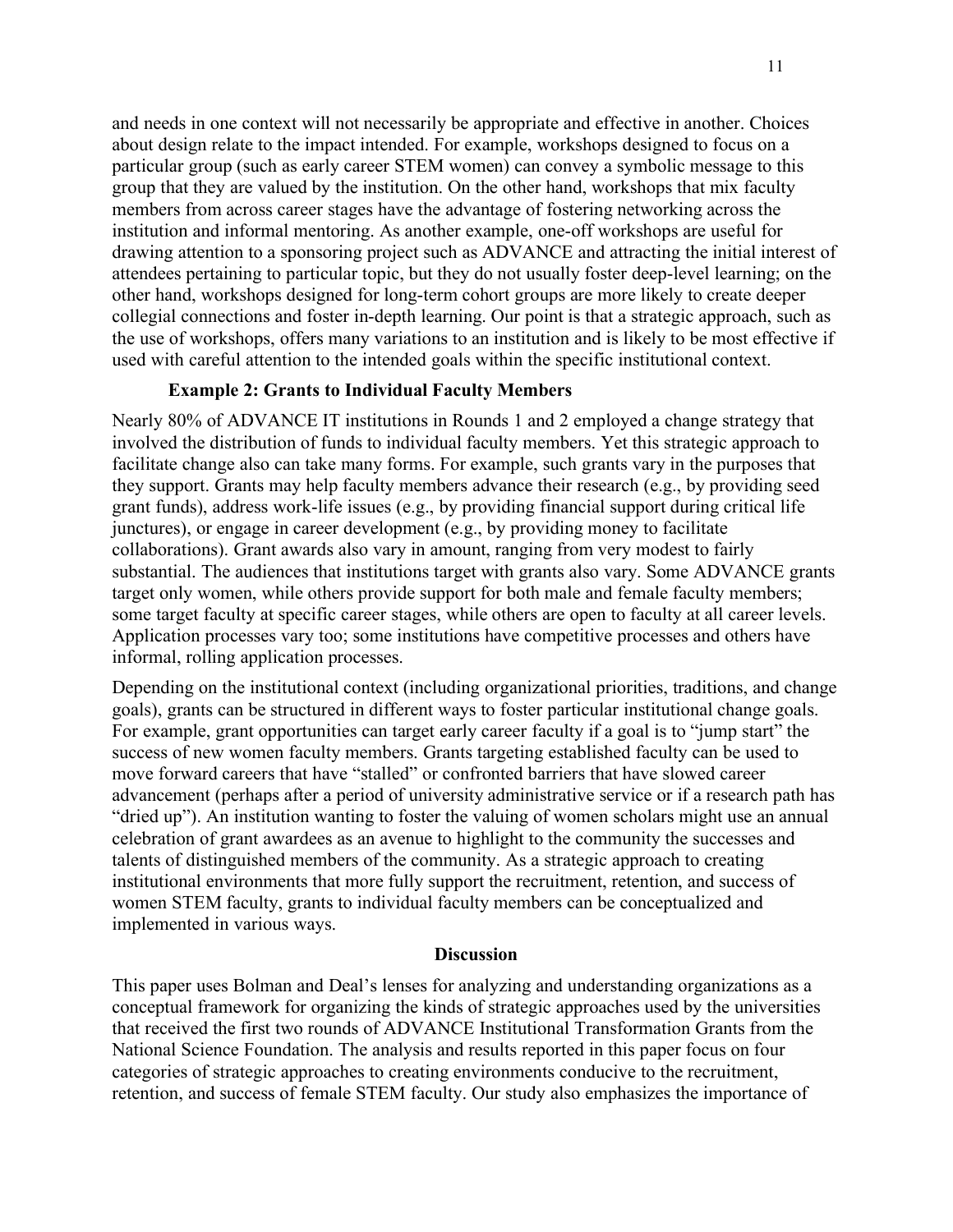considering institutional context in the process of selecting strategic approaches to fostering organizational change. To support this argument, we highlighted two of the approaches to show the variability associated with each strategic approach. Associated with each strategic approach are many options and possibilities for framing change efforts specific to an institution's context, including its goals, challenges, and circumstances.

In the coming year, we will probe each strategic approach more closely in order to present its affordances and limitations. We also will conduct intensive case studies at five ADVANCE institutions in order to explore the relationship between institutional culture and context and the choice and impact of strategic approaches to fostering change. The data analysis for Year 1 of the study—including document review, interviews, the writing of case narratives, and the analysis of strategic approaches as reported in this paper—have led to several working hypotheses, which we will explore as the project continues. We list several of our key working hypotheses here as a bridge from this paper into our future work:

- A number of strategic approaches are available to institutional leaders committed to the goals of the recruitment, retention, and success of women STEM faculty. Projects based on an early articulation of a theory of change get a faster start-up and can use available resources more strategically. ADVANCE leaders should think through what the overall goals of the project are at the specific institution, what strategic approaches they think will move the institution toward those goals, and why they think those strategic approaches are appropriate for the particular institution.
- Choosing strategic approaches should be linked to the framing of the problem to be addressed. The ability to frame the problem helps leaders to figure out how to address it. If you know clearly what problem you are trying to solve, you are more likely to find a solution. Adopting a set of activities or strategic approaches without a plan for what they are helping to achieve is not an efficient or effective way to move forward a change agenda. Doing a set of activities is not enough; one must understand how these strategic approaches combine to address a systemic problem.
- Approaching a problem with multiple strategies or interventions typically is more effective than taking a single approach. Organizations are complex systems. Change strategies must be comprehensive, strategic, and persistent.
- Attention to an institution's culture and history is important is the selection of strategic approaches to change. Strategic approaches need to "fit" an institution's culture.

## **Scientific and Scholarly Significance**

The study results will help universities benefit from the substantial efforts and funding that have been invested in ADVANCE Institutional Transformation projects to date, both by the National Science Foundation and by individual institutions and their leaders and faculty. The findings should contribute to the considerations and decision-making of institutional leaders and change agents within institutions seeking to develop their own plans to attract and retain women scholars in STEM fields, female STEM faculty wishing to understand the strategies that may help their careers or that may make their departments and institutions particularly attractive as workplaces, and scholars studying gender issues or organizational change in higher education.

## **References**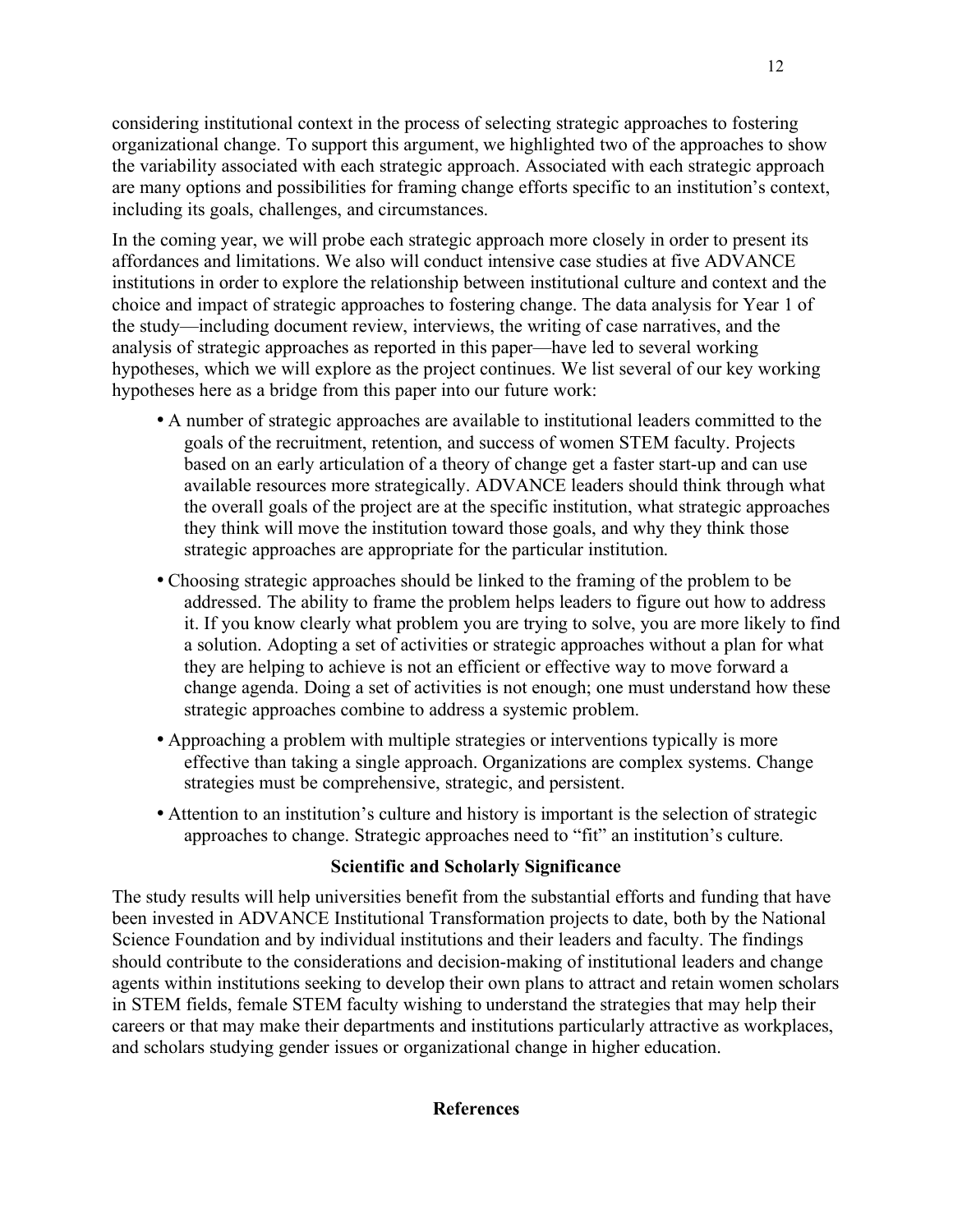- Bilimoria, D., Joy, S., Liang, X. (2008). Breaking barriers and creating inclusiveness: Lessons of organizational transformation to advance women faculty in academic science and engineering. *Human Resource Management* 47(3), 423-441.
- Bilimoria, D., Perry, S. R., Liang, X., Stoller, E. P., Higgins, P., & Taylor, C. (2006). How do female and male faculty members construct job satisfaction? The roles of perceived institutional leadership and mentoring and their mediating processes. *Journal of Technology Transfer, 31*(3), 355-365.
- Birnbaum, R. (1988). *How colleges work.* San Francisco, CA: Jossey-Bass.
- Bolman, L. G., & Deal, T. E. (1991). *Reframing organizations: Artistry, choice, and leadership*. San Francisco, CA: Jossey-Bass.
- Bystydzienski, J. M., & Bird, S. R. (Eds.). (2006). *Removing barriers: Women in academic science, technology, engineering, and mathematics.* Bloomington, IN: Indiana University Press.
- Callister, R. R. (2006). The impact of gender and department climate on job satisfaction and intentions to quit for faculty in science and engineering fields. *Journal of Technology Transfer, 31*(3), 367-375.
- Cohen, M. D., & March, J. G. (1991). The process of choice. In M. W. Peterson, E. E. Chaffee, & T. H. White (Eds.), *Organization and governance in higher education: An ASHE reader.*  $(4<sup>th</sup>$  ed., pp. 175-181). Needham Heights, MA: Simon and Schuster.
- Committee on Maximizing the Potential of Women in Academic Science and Engineering, National Academy of Sciences, National Academy of Engineering, and Institute of Medicine. (2007). *Beyond bias and barriers: Fulfilling the potential of women in academic science and engineering.* The National Academies Press.
- De Welde, K., Laursen, S., & Thiry, H. (2007). *SWS Fact Sheet: Women in Science, Technology, Engineering and Math (STEM).* Sociologists for Women in Society. Also published in *Network News: The Newsletter for Sociologists for Women in Society,* 23(4), 14-19.
- Eckel, P., Green, M. & Hill, B. (2001). Riding the waves of change: Insights from transforming institutions. *On Change V: An occasional paper series of the ACE Project on Leadership and Institutional Transformation and the Kellogg Forum on Higher Education Transformation.* Washington, DC: American Council on Education.
- Fox, M. F. (2008). Institutional transformation and the advancement of women faculty: The case of academic science and engineering. In J. C. Smart, ed., *Higher education: Handbook of theory and research*, vol. 23, pp. 73-103. New York: Springer.
- Kezar, A. (2001). Understanding and facilitating organizational change in the  $21<sup>st</sup>$  century: Recent research and conceptualizations. *ASHE-ERIC Higher Education Report, 28* (4). San Francisco: Jossey-Bass.
- Marschke, R., Laursen, S., Nielsen, J., & Rankin, P. (2007). Demographic inertia revisited: An immodest proposal to achieve equitable gender representation among faculty in higher education. *Journal of Higher Education* 78(1), 1-26.
- MIT (1999). A study on the status of women faculty in science at MIT. *The MIT Faculty Newsletter,* special edition XI, 4. http://web.mit.edu/fnl/women/women.html